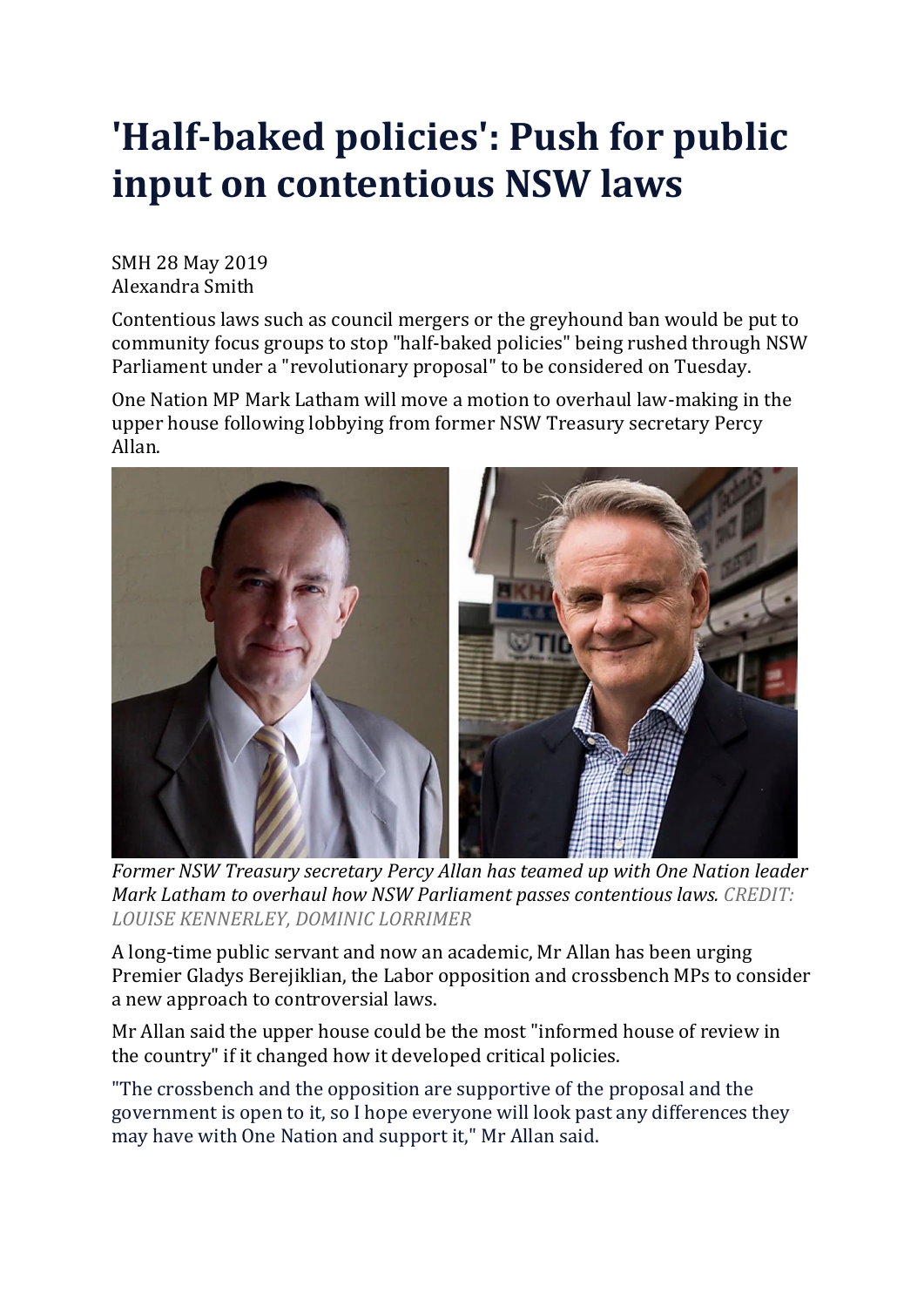"This is about divulging all the information about a problem, putting it on the table and testing it with the community and stakeholder groups before it goes ahead."

Mr Latham said the most problematic NSW laws in recent times had been "rushed, ill-considered legislation and decision-making", such as the greyhound racing ban, lockout laws and council mergers.

"In a sense, this will save the government from itself," Mr Latham said.

"This will slow down some legislation but doing things in haste can just entrench unpopular policies that will linger well into the future. This process can get contentious matters right from the outset."

Last year, Mr Allan chaired a project for the [newDemocracy](https://www.smh.com.au/link/follow-20170101-p507y9) Foundation with two ideologically opposed think tanks that rated how 20 state and federal government policies were developed.

The traditionally left-leaning Per Capita and free market think tank the Institute of Public Affairs singled out four policies as having an "unacceptable" level of rigour, including NSW's local council [mergers](https://www.smh.com.au/link/follow-20170101-gwiywr) policy and the federal government's same-sex marriage postal survey.

"Governments lose support because of half-baked policies foisted onto an unwitting public which provokes a backlash," Mr Allan said.

But Mr Allan said ministers could avoid "damage to their reputations" if they involved the community before a potentially unpopular policy was passed as law.

Under the process, all the relevant facts and figures about the social, economic, environmental or other problems that contentious legislation is meant to address would be detailed in a green paper.

Mr Allan said there would also be alternative solutions to fixing the problem, and the "pros and cons" and costs and benefits for all the policy options would be outlined.

The green paper would then be put to "impartial community groups" as well as stakeholders, with their responses and the government's decision contained in a final white paper.

"There is no parliament in Australia that insists on a ministerial bill being preceded by a document that captures the evidence and public views on a particular issue," Mr Allan said.

Ms Berejiklian has signalled she wants a [significant](https://www.smh.com.au/politics/nsw/premier-berejiklian-wants-a-modern-progressive-bear-pit-20190506-p51klz.html) shake-up of both houses of NSW [Parliament](https://www.smh.com.au/politics/nsw/premier-berejiklian-wants-a-modern-progressive-bear-pit-20190506-p51klz.html) to make it a place for "modern and progressive debate".

The Premier has asked that the president of Legislative Council, John Ajaka, and the Speaker of the Legislative Assembly, Jonathan O'Dea, report back to her by June 30, with changes to be made for the spring session of Parliament.

Mr O'Dea said the standing order and procedures committee was very keen to improve the way the lower house operated.